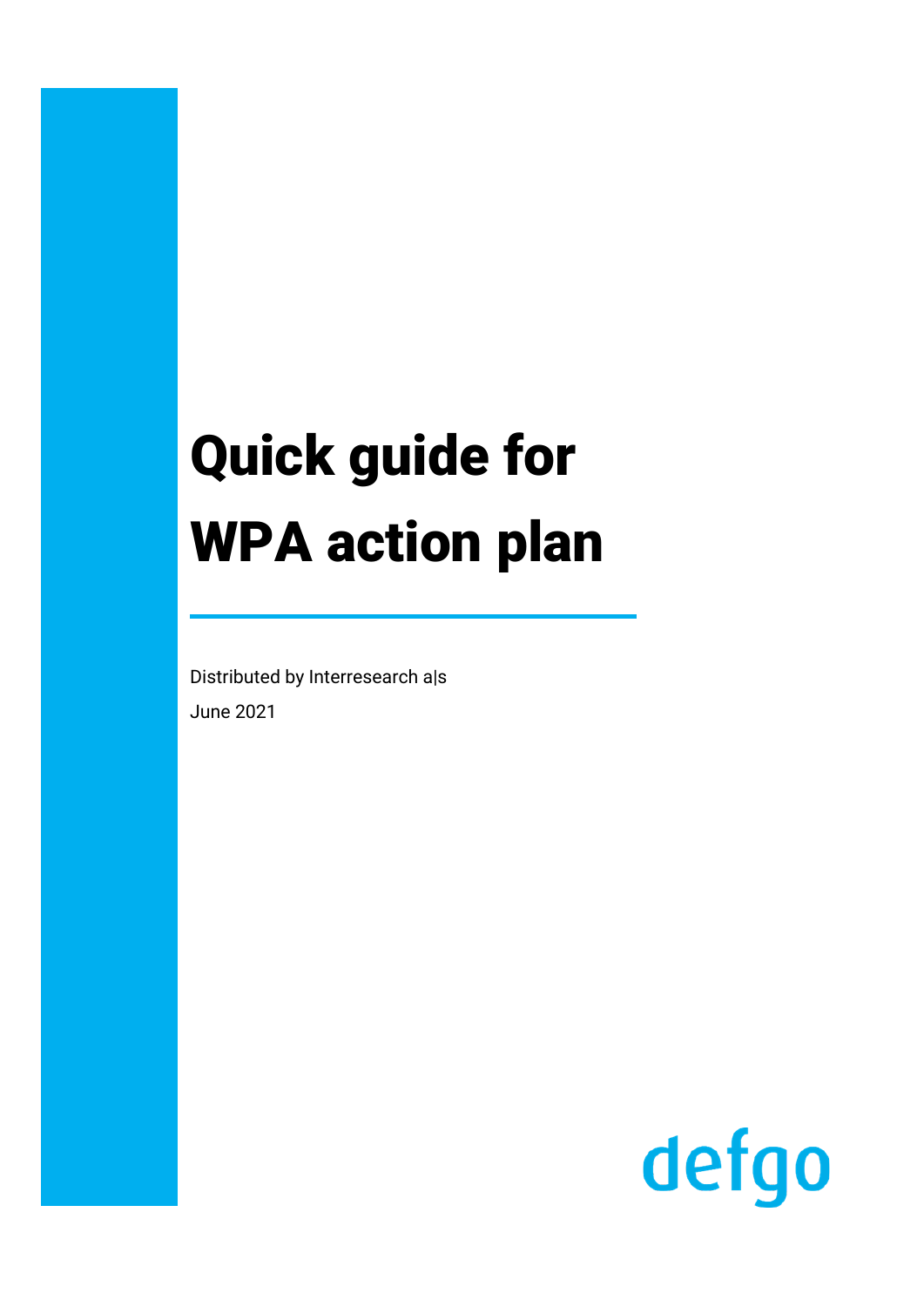1. Go to the web-site [www.defgo.com](http://www.defgo.com/) and click on the button **Sign in** in the right top corner.



2. Enter your Username and Password and click **Sign in.**

|              | <b>Sign in</b>                       |
|--------------|--------------------------------------|
| Username     |                                      |
| Name         |                                      |
| Password<br> | Forgot your password?                |
|              |                                      |
|              | Sign in                              |
|              | $\frac{1}{2}$<br>or get a free trial |
|              |                                      |

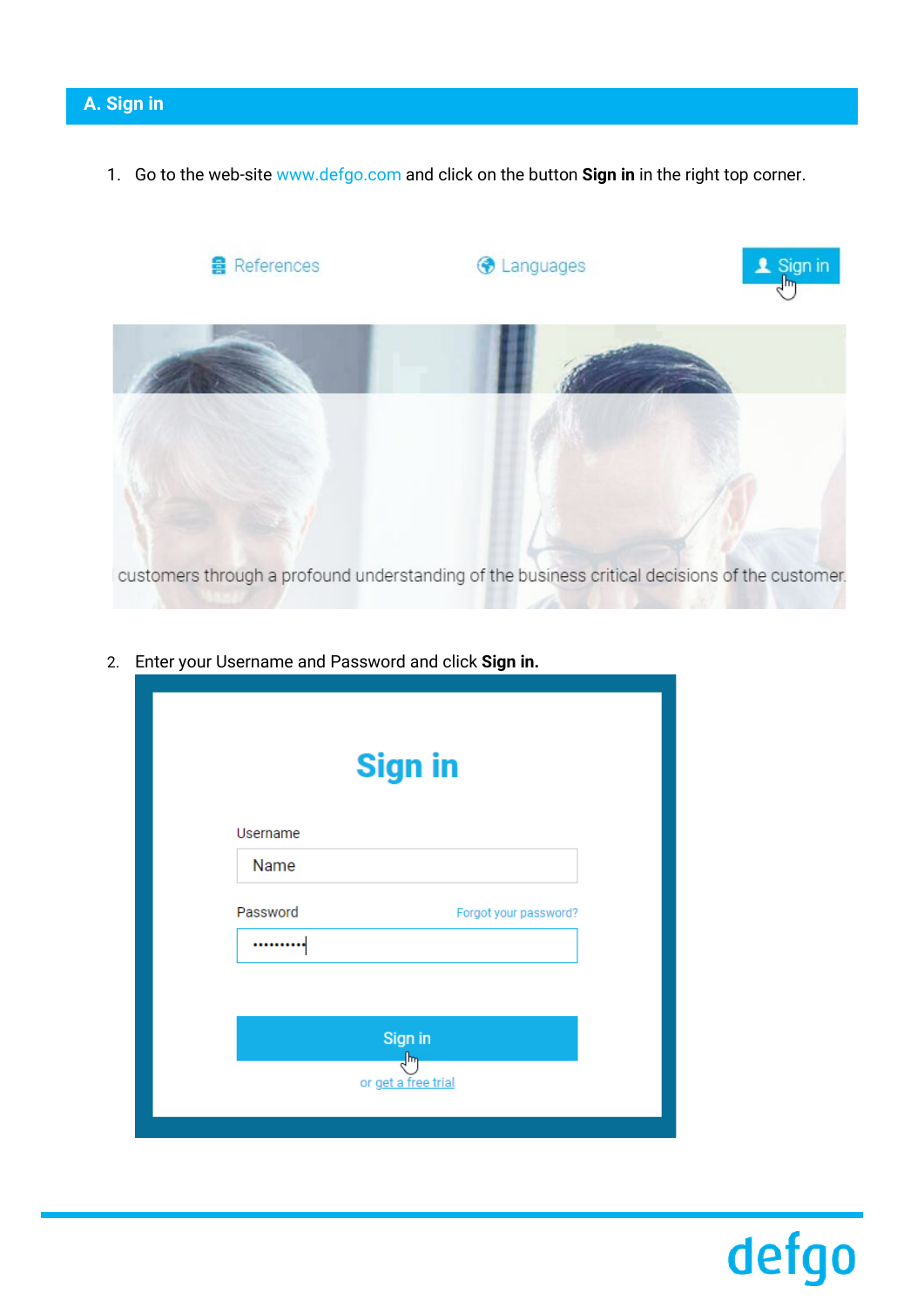3. Go to the relevant page of this guide.

Depending of the type of your account you can see 2 different pages after login.

If you see your Dashboard, go to the next page of this guide.



If you see a form for registration of working environment problems, go to the part **D. Registration of working environment problems.**

| defgo                                                   |                      |                 | Registration of working environment problems    |                 |
|---------------------------------------------------------|----------------------|-----------------|-------------------------------------------------|-----------------|
| <b>Back to folder</b>                                   | Columns<br>H.        | Add filter<br>Y |                                                 |                 |
| Prioritet $\downarrow$ <sup><math>\uparrow</math></sup> | ιî,<br><b>Status</b> | Problem title   | Responsible on short term $\downarrow \uparrow$ | <b>Deadline</b> |

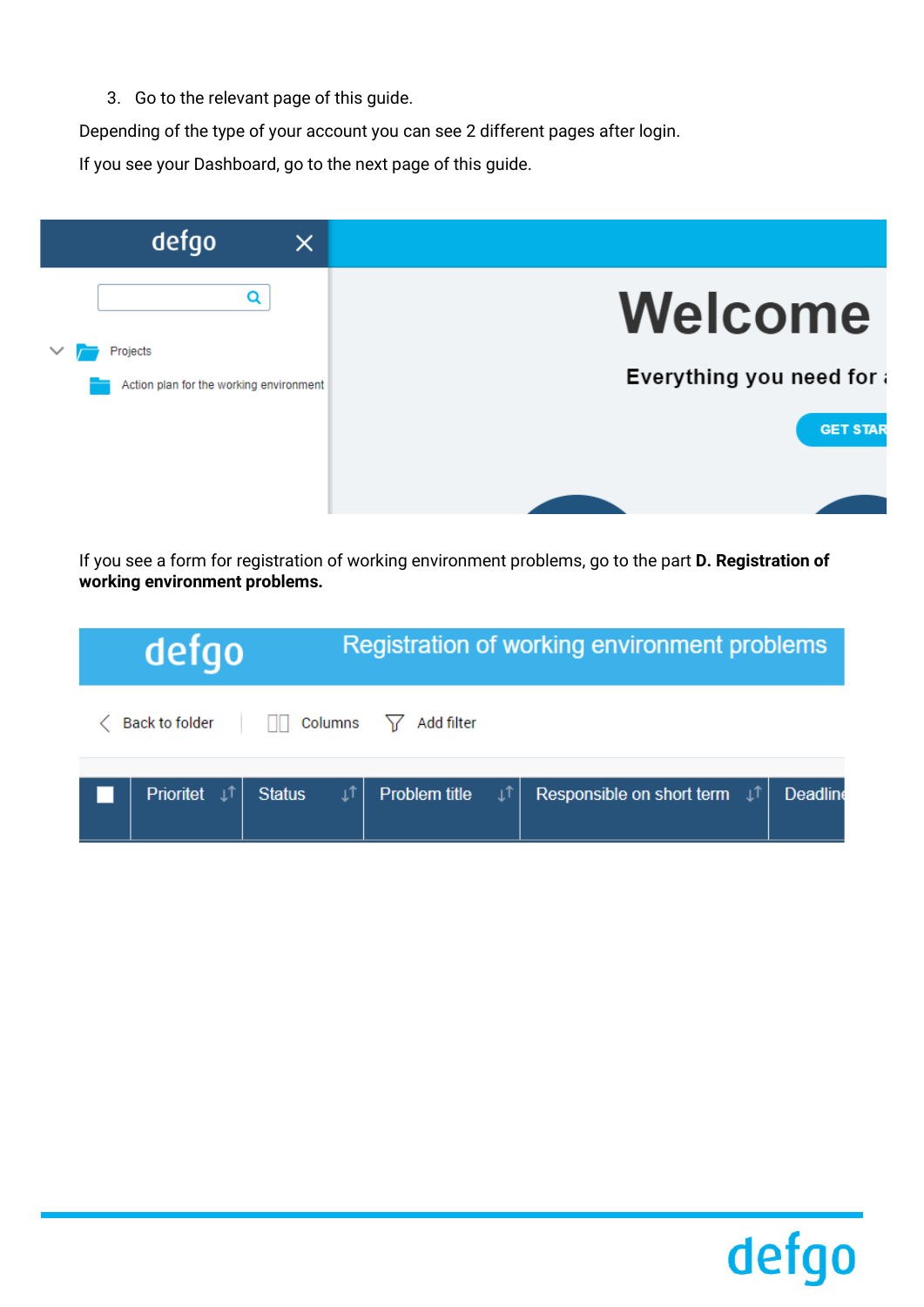#### After login:

1. Click on the folder with your action plan for the working environment.



2. Folder will open and you will see its content.

|   | Send out<br>Add survey<br><b>Analyse</b>                       |        |
|---|----------------------------------------------------------------|--------|
|   | Projects $\rightarrow$ Action plan for the working environment |        |
|   | Name $\triangle$                                               | ID     |
| 醴 | Registration of working environment problems 1658256           |        |
|   | Report on all environment problems                             | 663674 |
|   | Report on unresolved environment problems                      | 663672 |
|   | Report on resolved environment problems                        | 663673 |
|   |                                                                |        |

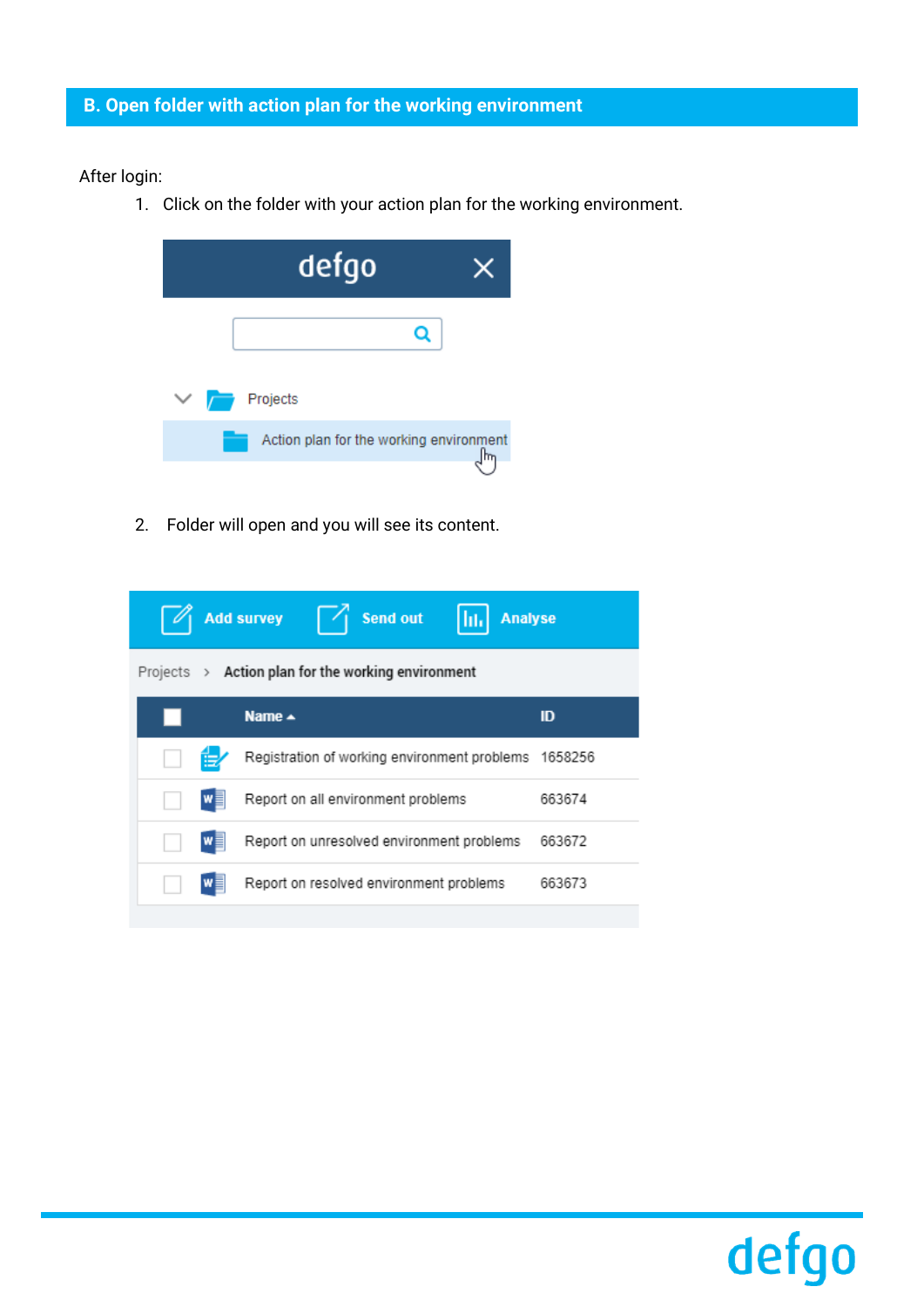### **C. Open the form for registration of working environment problems**

1. Click at the form for registration of working environment problems - in pop-up menu click **Open**.

|   | <b>Add survey</b>                                              | Send out<br><b>Analyse</b>                              |  |  |  |  |
|---|----------------------------------------------------------------|---------------------------------------------------------|--|--|--|--|
|   | Projects $\rightarrow$ Action plan for the working environment |                                                         |  |  |  |  |
|   | Name $\triangle$                                               | ID                                                      |  |  |  |  |
| E |                                                                | Registration of working environment problems<br>1658256 |  |  |  |  |
|   | Report on all environn                                         | Open<br>hm                                              |  |  |  |  |
|   | Report on unresolved                                           | ðut a new form                                          |  |  |  |  |
|   | Report on resolved er                                          | Edit<br>Print preview                                   |  |  |  |  |
|   |                                                                | Add form ronart                                         |  |  |  |  |

2. You will see an overview of the registered working environment problems. The list is empty first time you open it.

| defgo                    |               |               |    | Registration of working environment problems    |                    |
|--------------------------|---------------|---------------|----|-------------------------------------------------|--------------------|
| <b>Back to folder</b>    | Columns       | Add filter    |    |                                                 |                    |
| Prioritet L <sup>1</sup> | <b>Status</b> | Problem title | τt | Responsible on short term $\downarrow \uparrow$ | <b>Deadline</b> sh |

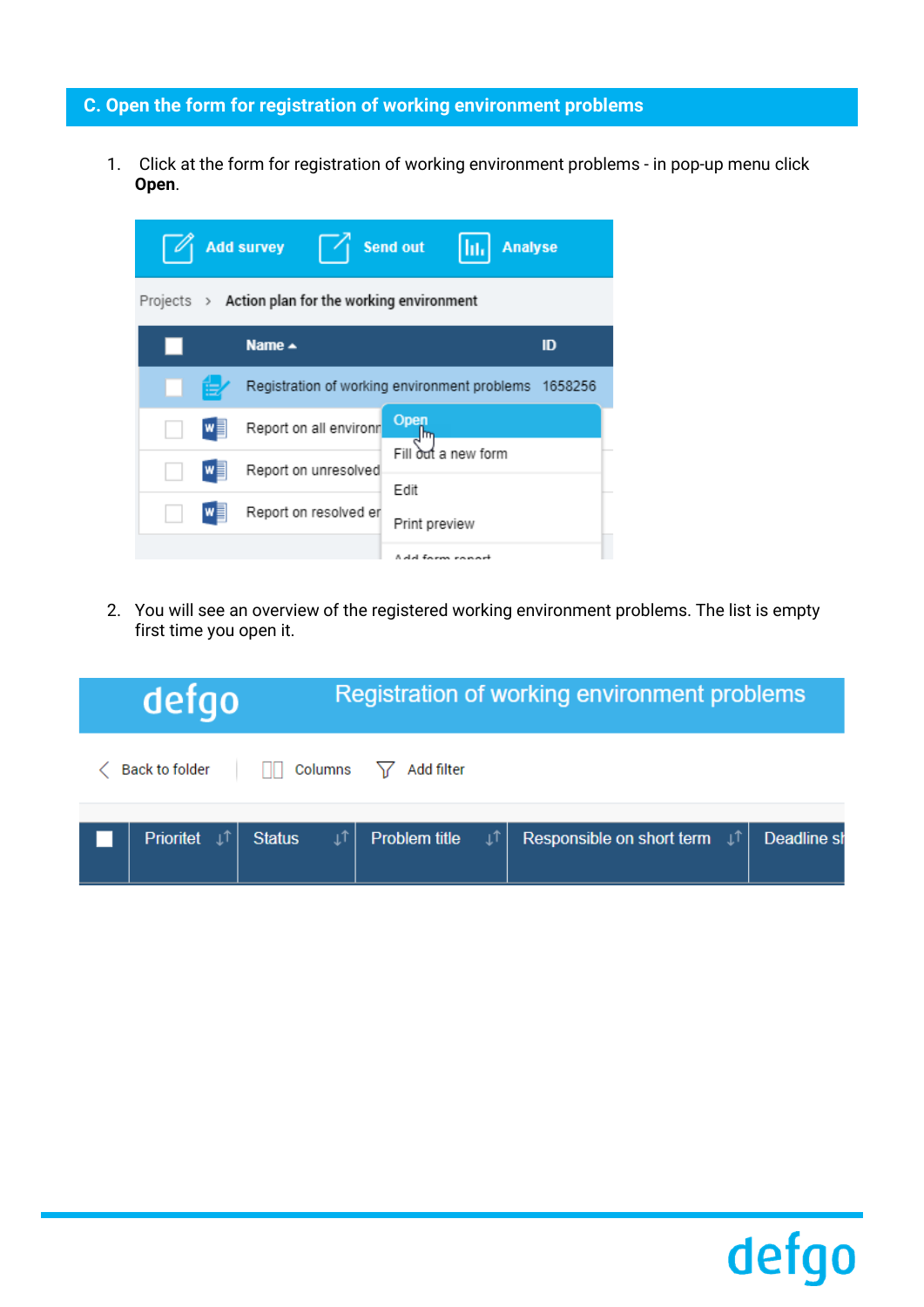#### **D. Registration of working environment problems**

1. Click on **Fill out the form** icon



2. While filling in the form you can click on **Explanation** and read how to fill the field.

#### Action plan for the working environment

| Problem title                                                  |  |
|----------------------------------------------------------------|--|
| Write a short, precise and comprehensive title (explanation) * |  |
| Problem title                                                  |  |

If you need to register more working environment problems, repeat the steps above.

3. Click on the icon **Print overview page** to save or print the overview of registered forms.



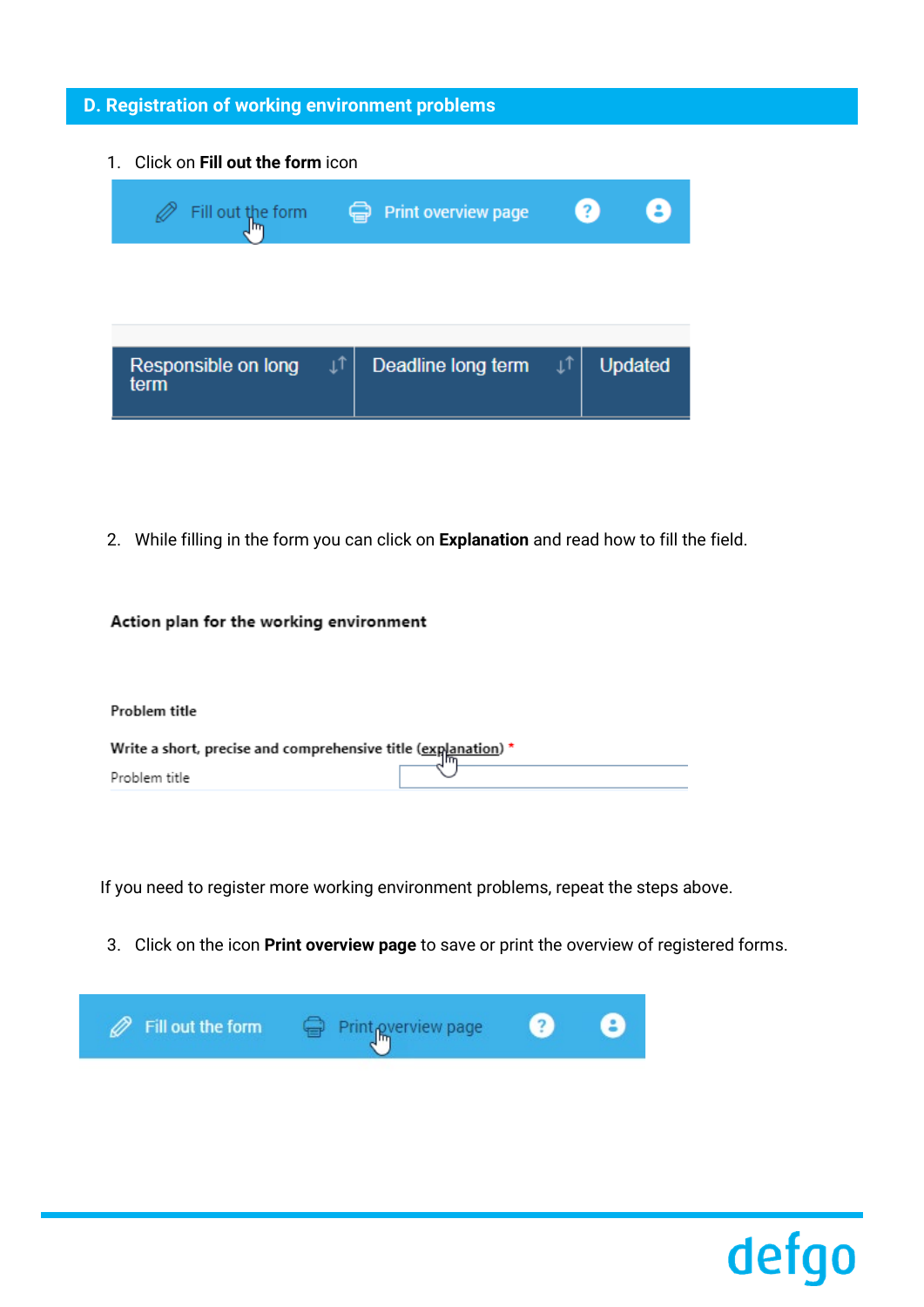#### **E. Edit an already registered working environment problem, set priority and status**

In the overview of the registered working environment problems:

1. Click any place in the row with working environment problem, you want to work with, to open pop-up menu.

| <b>Back to folder</b> | Columns |  | Add filter |  |
|-----------------------|---------|--|------------|--|
|-----------------------|---------|--|------------|--|

| Prioritet $\ \cdot\ ^{\uparrow}$ | <b>Status</b><br>$\downarrow$ î   | Problem title      | T,                                  |
|----------------------------------|-----------------------------------|--------------------|-------------------------------------|
| 1                                |                                   | Draught in room 13 |                                     |
| 1                                | Ð<br>$\qquad \qquad \blacksquare$ | Slippery floors in | $\mathscr{O}$ Edit                  |
|                                  |                                   |                    | $\phi$ Share                        |
|                                  |                                   |                    | <b>合 Print</b>                      |
|                                  |                                   |                    | (g) Move                            |
|                                  |                                   |                    | <b>m</b> Delete                     |
|                                  |                                   |                    | $\bullet$ Priority<br>$\rightarrow$ |
|                                  |                                   |                    | $\bigstar$ Status<br>$\rightarrow$  |
|                                  |                                   |                    |                                     |

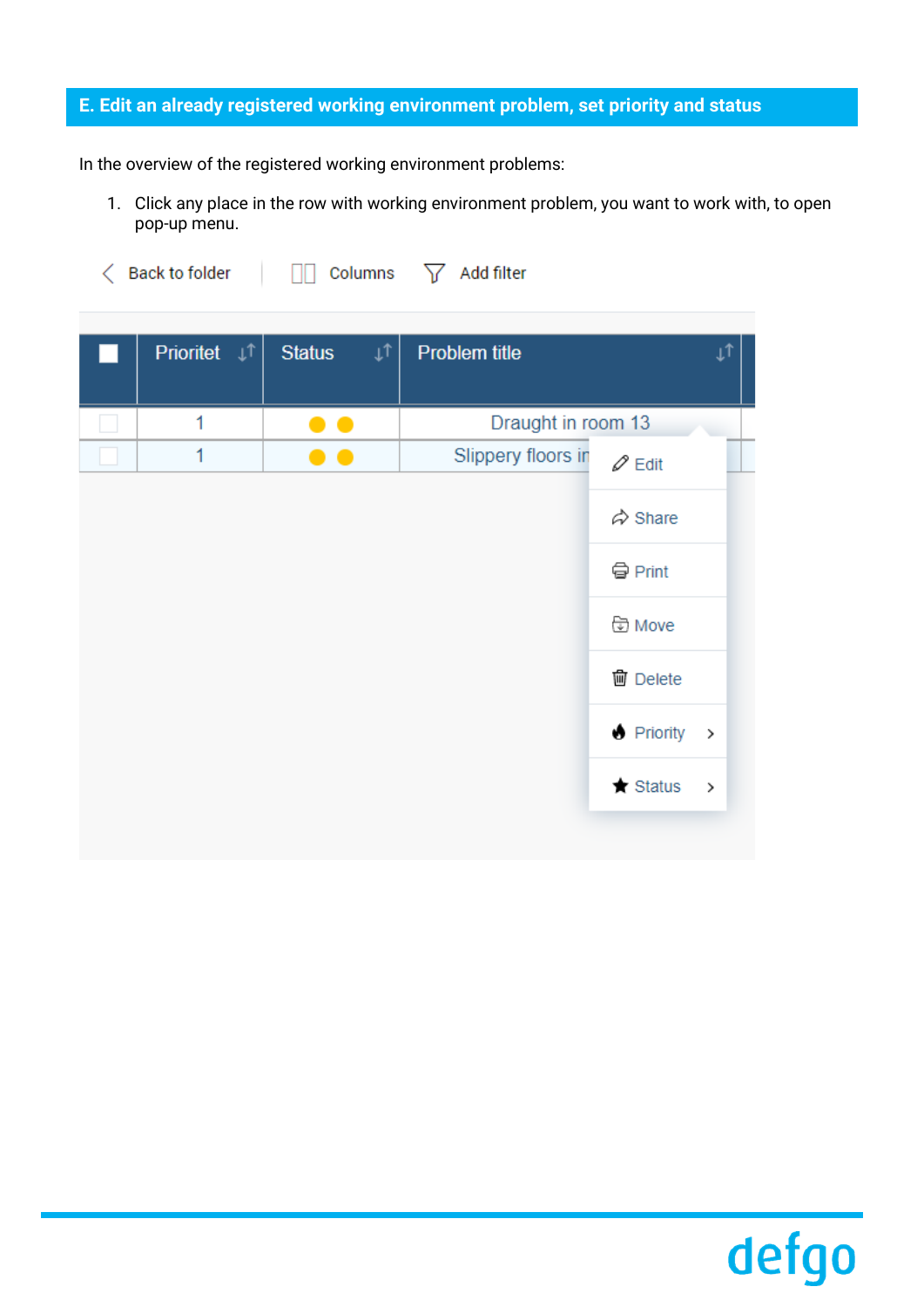In pop-up menu click on the needed row:



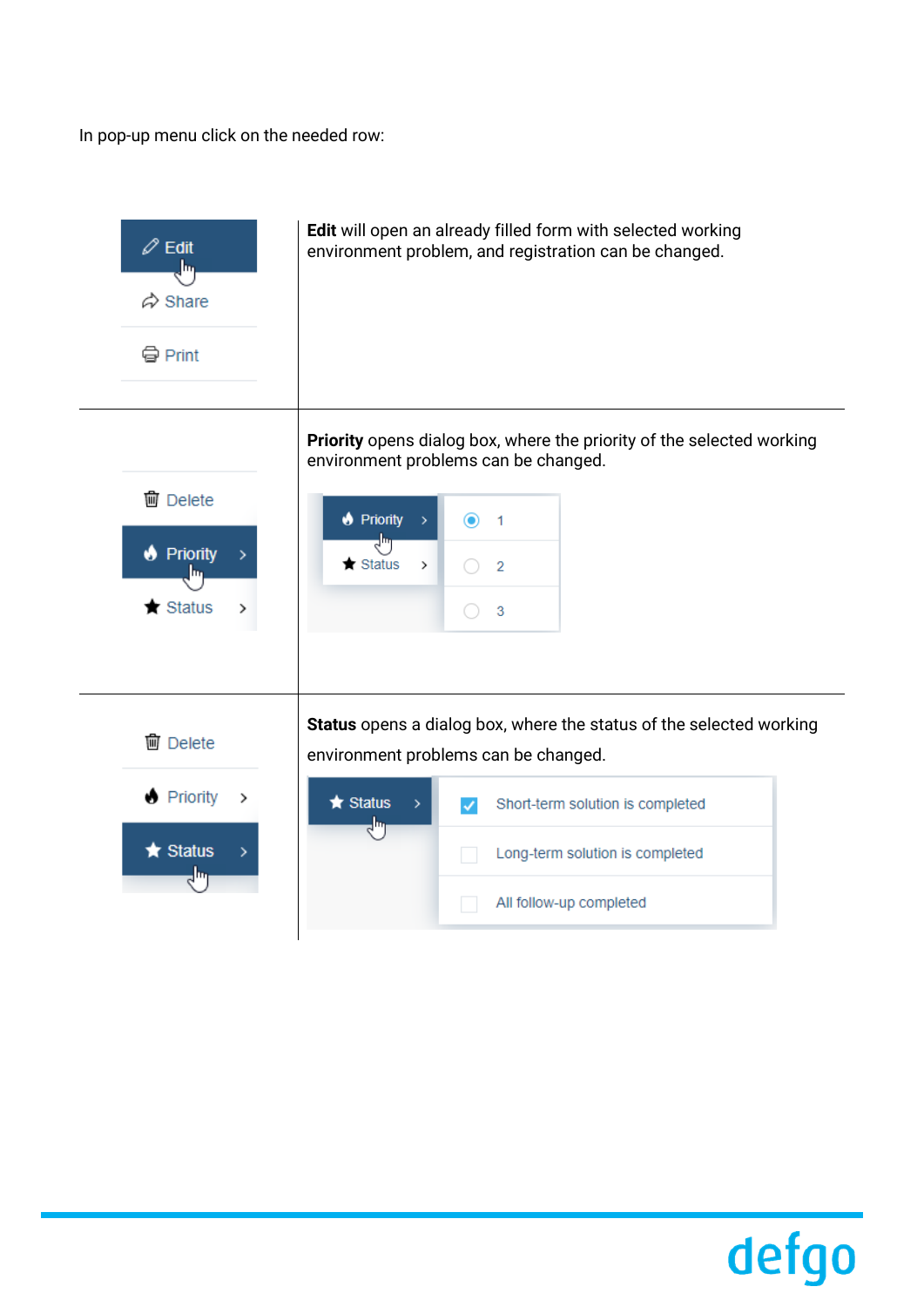#### **F. Open reports and action plans for the working environment**

Before report or action plan for the working environment will be opened, it has to be updated to get all the latest registrations.

1. Click on the needed report or action plan for the working environment - in pop-up menu click **Update**.

| Projects $\rightarrow$ Action plan for the working environment |                                                      |                                  |        |  |  |
|----------------------------------------------------------------|------------------------------------------------------|----------------------------------|--------|--|--|
|                                                                | Name $\triangle$                                     |                                  | ID     |  |  |
| ≣                                                              | Registration of working environment problems 1658256 |                                  |        |  |  |
|                                                                | Report on all environment problems                   |                                  | 663674 |  |  |
|                                                                | Report on resolved envird                            | Open<br>Share                    |        |  |  |
|                                                                |                                                      | Report on unresolved env<br>Edit |        |  |  |
|                                                                |                                                      | <b>Update</b>                    |        |  |  |
|                                                                |                                                      | ١m                               |        |  |  |
|                                                                |                                                      | Move                             |        |  |  |

**2.** When updating is finished, click again on the needed report or action plan for the working environment – in the pop-up menu click this time **Open.**



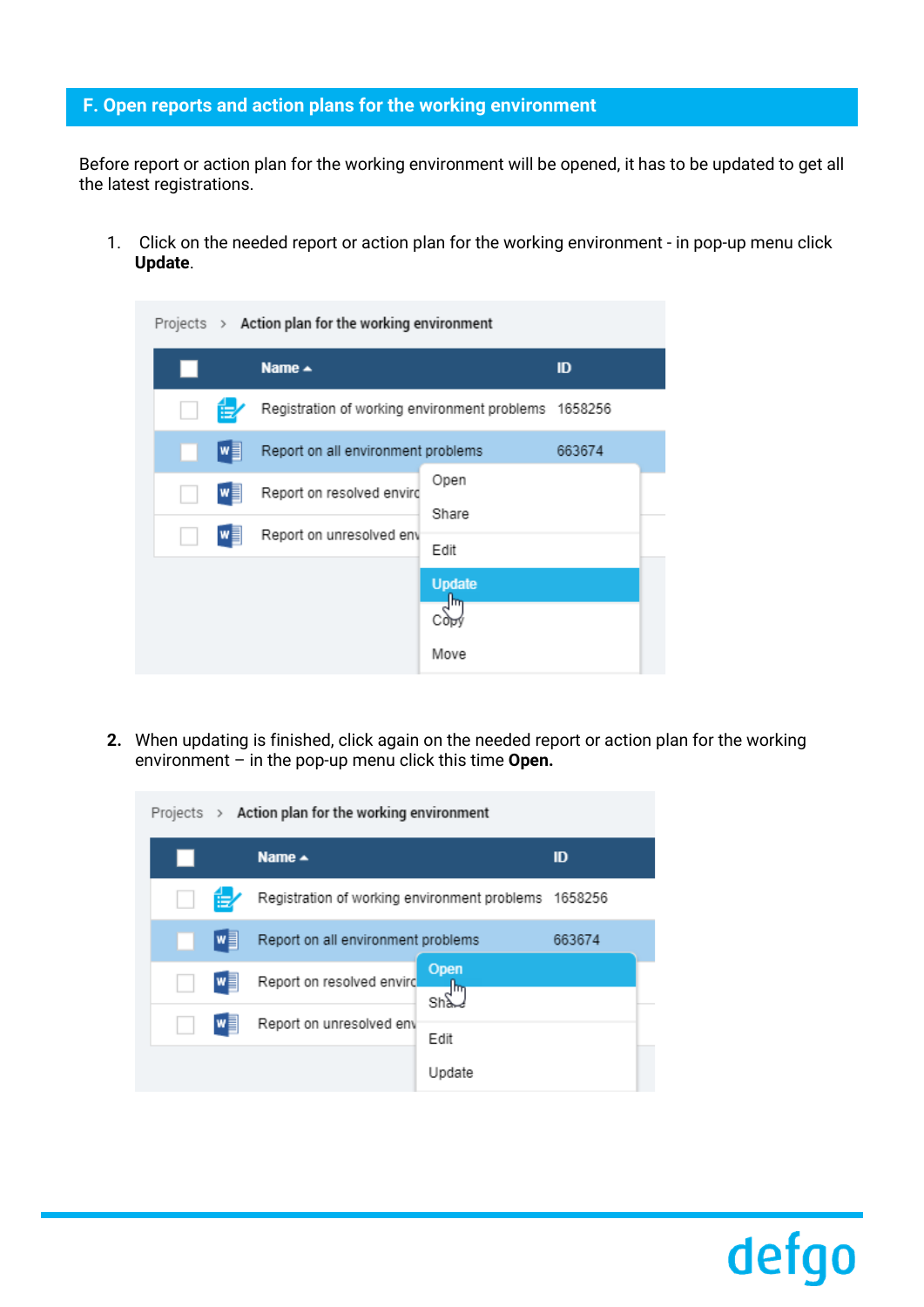## **G. Filter registered working environment problems**

You can filter registered forms by column value.

| Tilføj filter |
|---------------|
| _իհ           |

1. Click on **Add filter**, select a field from the list, and click on the settings icon.

#### **Add filter**

| Prioritet                                 | Prioritet: | α |
|-------------------------------------------|------------|---|
| <b>Status</b>                             |            |   |
| Problem title                             |            |   |
| Problem description                       |            |   |
| Categorization                            |            |   |
| Short term: corrections or final solution |            |   |
| Long term: Final solution                 |            |   |
| Amount (DKK)                              |            |   |
| Responsible on short term                 |            |   |
| Responsible on short term (email)         |            |   |

2. Then select the value or enter the data you want to filter by.

| Prioritet: 1                   | Problem title:       |    |
|--------------------------------|----------------------|----|
| $\checkmark$<br>$\overline{1}$ | <b>Enter details</b> |    |
| $\overline{2}$                 | Enter the data       |    |
| 3                              |                      |    |
|                                |                      | Ok |

You can add several filters at once. Select several fields in **Add filter** list.